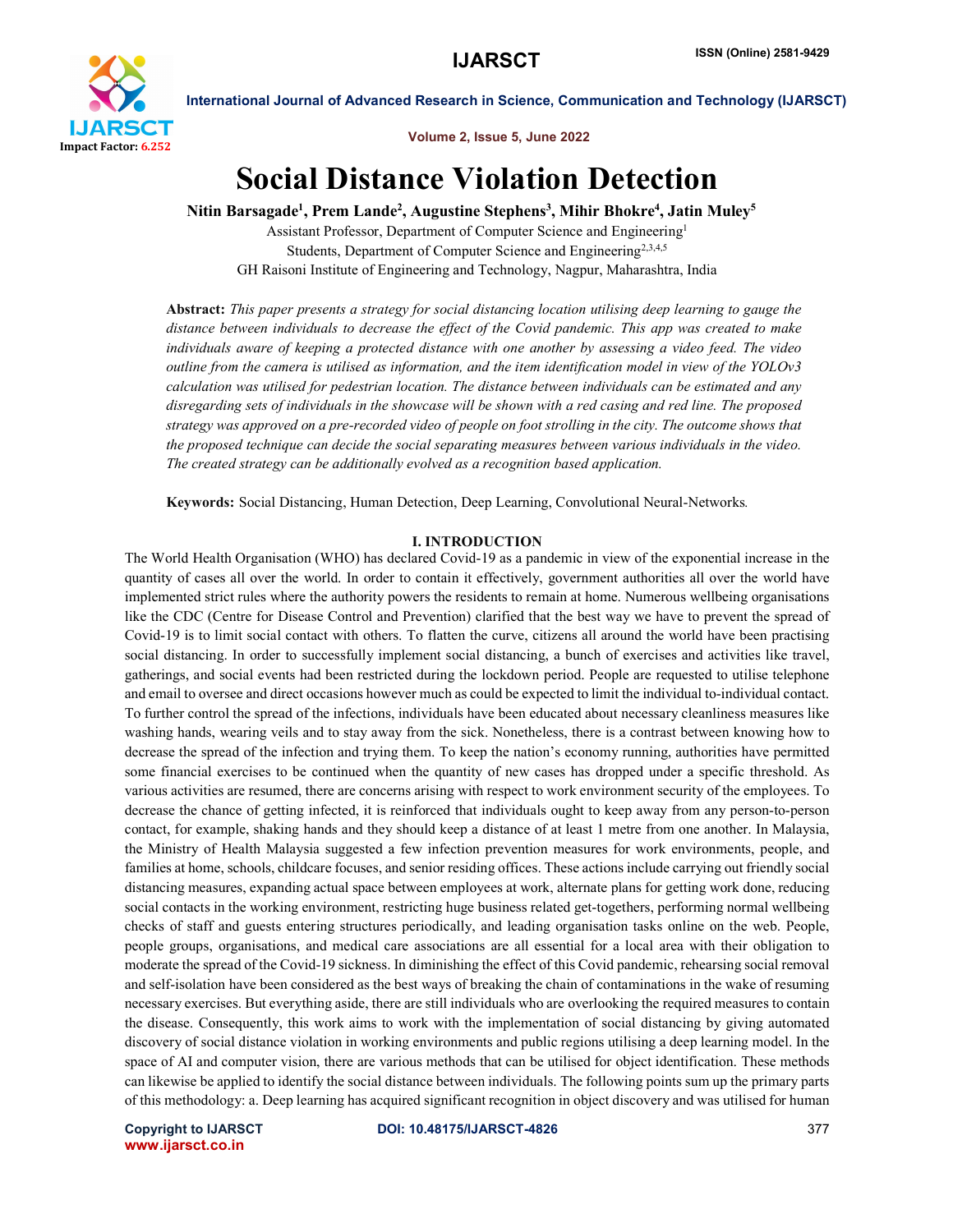

# Volume 2, Issue 5, June 2022

identification purposes. b. Foster a social distance discovery apparatus that can distinguish the distance between individuals to be careful. c. Assessment of the order results by examining constant video transfers from the camera.

# II. METHODOLOGY

This application was created to recognize the social distance between individuals out in the open spaces. The deep CNN strategy and computer vision methods are utilised in this work. At first, an open-source object detection network in light of the YOLOv3 model was utilised to identify the person on foot in the video outline. From the recognition result, just the common class was utilised and other article classes are disregarded in this application. Subsequently, the bouncing box best fits for each recognized passerby can be attracted the picture, and these information of distinguished people on foot will be utilized for the distance estimation.

For camera arrangement, the camera is caught at fixed point as the video outline, and the video outline was treated as viewpoint view are changed into a two-layered hierarchical view for more exact assessment of distance estimation. In this approach, it is expected that the people on foot in the video outline are strolling on a similar level plane. Four recorded plane focuses are chosen from edge and afterward changed into the hierarchical view. The area for every walker can be assessed in light of the hierarchical view. The distance between walkers can be estimated and scaled. Contingent upon the preset least distance, any distance not exactly the satisfactory distance between any two people will be demonstrated with red lines that act as prudent admonitions. The work was carried out utilizing the Python

programming language. The pipeline of the approach for the social removing discovery instrument is displayed below :



### III. RELATED WORK

This segment talks about a portion of the connected works of human detection and identification with the assistance of deep learning. A greater part of ongoing deals with object detection and recognition including deep learning are additionally talked about. This survey fundamentally centres around the flow research deals with object recognition utilising AI. Human recognition can be considered as an item location in the computer vision task for grouping and limitation of its shape in video symbolism. Deep learning has shown great potential in examining patterns in multi-class object classification and has accomplished remarkable results on testing datasets. Nguyen et al. introduced an exhaustive investigation of best in class on late turn of events and difficulties of human recognition [1]. The review mostly centres around human descriptors, AI calculations, impediment, and continuous discovery. For visual acknowledgment, methods utilising deep convolutional neural networks (CNN) have been displayed to accomplish predominant execution on many image pattern recognition benchmarks [5]. Deep CNN is a deep learning structure with multi-layered perceptron neural networks which contain a few convolutional layers, sub-examining layers, and fully connected layers. For object discovery in picture, the CNN model was one of the classifications in deep learning which are regulated element learning techniques strong in distinguishing the article in various situations. CNN has made extraordinary progress in large scale picture characterization undertakings because of the new high performance framework and enormous dataset, for example, ImageNet [3]. Different CNN models for object detection had been proposed concerning network engineering, calculations, and ground breaking thoughts. Lately, CNN models, for example, AlexNet [2], VGG16 [4], InceptionV3 [5], and ResNet-50 [6] are prepared to accomplish exceptional outcomes in object acknowledgment. The outcome of deep learning in object identification is because of its neural network structure that is equipped for self-developing the article

www.ijarsct.co.in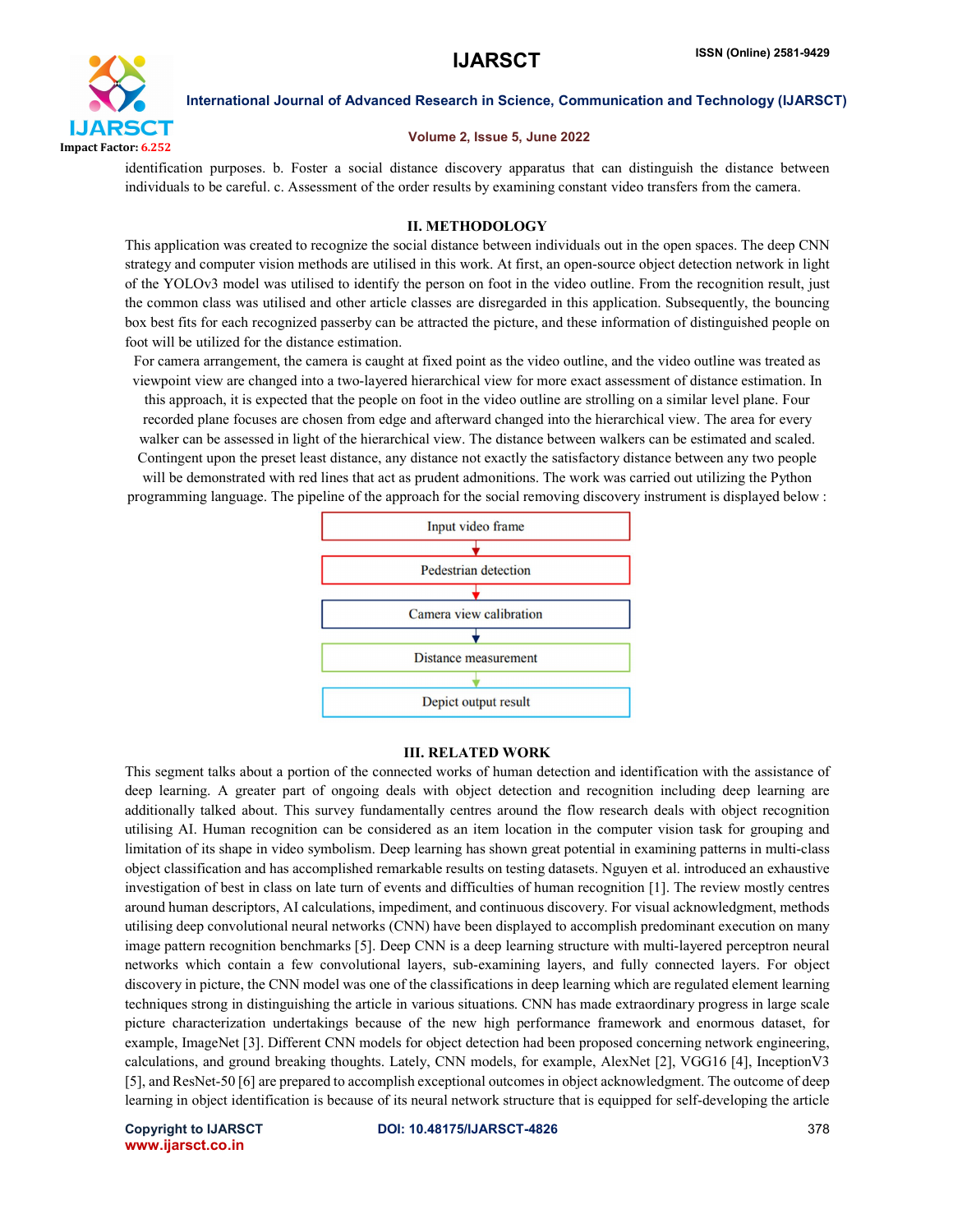

# Volume 2, Issue 5, June 2022

descriptor and learning the undeniable level elements which are not straightforwardly given in the dataset. The present state-of-the-art object identification models with deep learning had their upsides and downsides concerning exactness and speed. The article could have different spatial areas and perspective proportions inside the picture. Consequently, the continuous calculations of item discovery utilising the CNN model, for example, R-CNN [7] and YOLO [8] had additionally evolved to recognize multi-classes in an alternate area in pictures. YOLO(You Only Look Once) is the unmistakable method for deep CNN-based object recognition with regards to both speed and precision. The outline for the YOLO model is displayed in Figure 1 Adapting the thought from the work [9], we present a computer vision procedure for recognizing individuals through a camera introduced at the side of the road or work area. The camera field-of view covers individuals strolling in a predefined space. The quantity of individuals in a picture and video with jumping boxes can be recognized by means of these current profound CNN techniques where the YOLO strategy was utilised to identify the video transfer taken by the camera. By estimating the Euclidean distance between individuals, the application will feature whether there is adequate social distance between individuals in the video.



www.ijarsct.co.in

Copyright to IJARSCT DOI: 10.48175/IJARSCT-4826 379